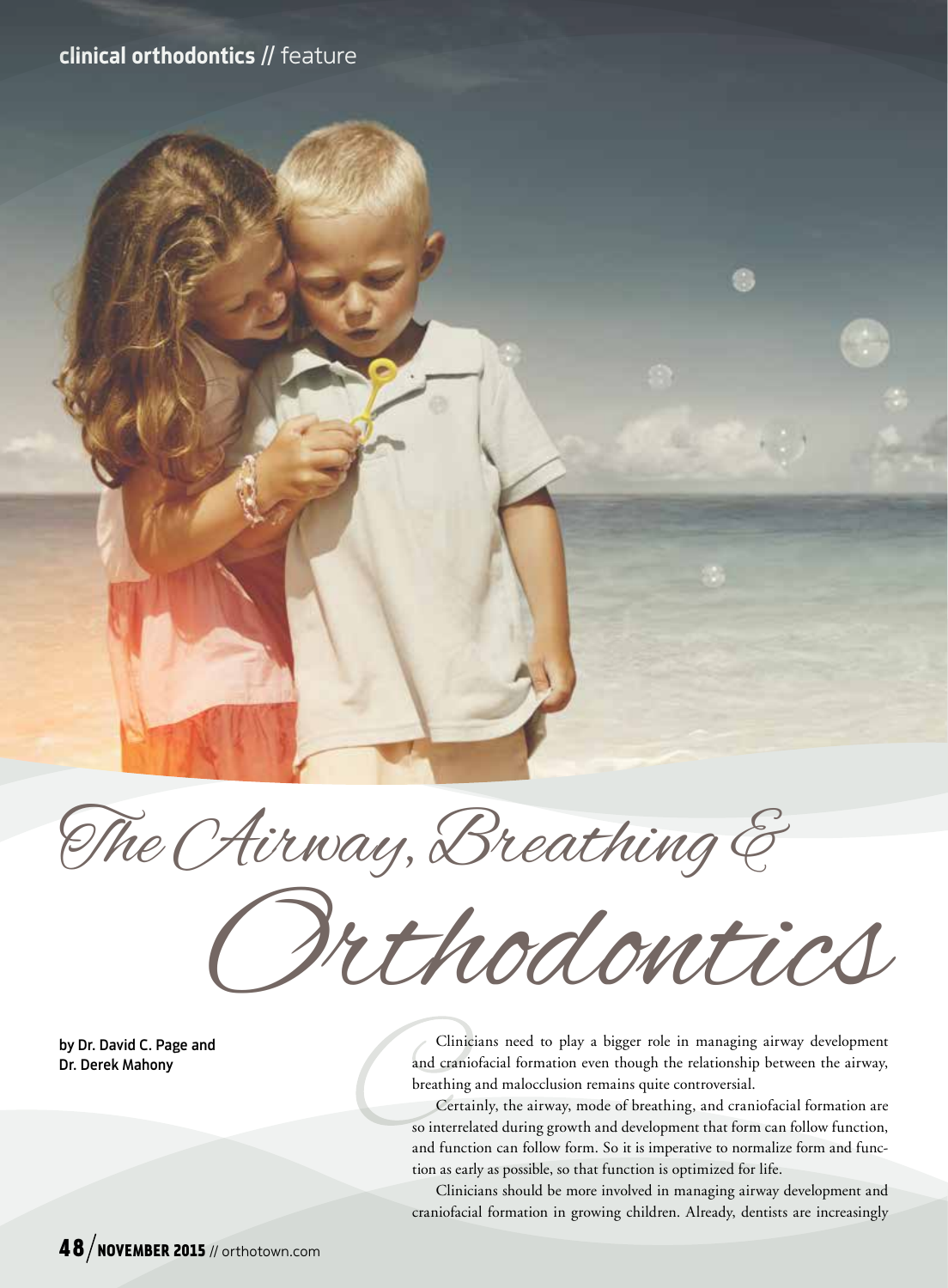involved in managing the care and airways of patients of all ages who have sleep-related breathing disorders, which are common and often associated with vascular complications such as arterial hypertension, coronary heart disease and stroke.<sup>1</sup>

Research is clear that airway obstruction impairs respiration. Impaired respiration can cause craniofacial malformation, malocclusion and jaw deformation. Research also shows that abnormal craniofacial formation can lead to airway obstruction, impaired respiration, impaired nasal breathing, chronic mouth breathing, sleep apnea, sleep disorders and lifelong ill-health.

Craniofacial form can follow craniofacial function, and craniofacial function can follow craniofacial form. Therefore, both craniofacial form and function should be managed closely, particularly during the early ages of a child's growth and development.

Early dental diagnosis and treatment of airway dysfunction and craniofacial malformation, starting at birth, is essential. Current literature shows that early orthodontic and orthopedic treatment impacts the airway and breathing. Orthodontic and orthopedic treatments that positively impact the airway and breathing can absolutely lead to a healthier and longer life.

#### Airway, breathing and malocclusion

As mentioned, the airway, mode of breathing, and malocclusion are so interrelated during growth and development that form can follow function and function can follow form. Because of this connection, both should be treated preventively, and as early as possible.

Dysfunction of the human airway and breathing mechanics can cause malocclusion and skeletal deformation. Prolonged oral respiration (obligate mouth breathing) often results in dental and skeletal malformation in growing children. Some of these negative changes include excessive molar eruption, clockwise rotation of the mandible, increased anterior vertical face height, retrognathia and open bite. Often related and created low tongue posture can result in reduced lateral expansion and anterior development of the maxilla.2

Conversely, craniofacial malformation and/ or malocclusion can negatively impact airway and breathing function. A simple, subtle, high narrow palate at birth can interfere with breast-feeding and even bottle-feeding, such that aberrant tongue swallowing and mouth breathing habits begin.

#### Normal airways and normal breathing

Normal, well-developed airways allow normal breathing through the nose, with the mouth closed. Nasal breathing is important because it is now known to be vital to good health. Research has shown that air breathed through the nose is quite different to the body than air breathed through the mouth.

The benefits of nasal breathing begin within hours of birth when nasal nitric oxide gas can first be detected.3 Nitric oxide is a potent gas and a key component of human health.4 Nitric oxide is produced in the nasal sinuses, secreted into the nasal passages and inhaled through the nose. It is well known to prevent bacterial growth.<sup>5</sup> In the lungs, nitric oxide improves the ability to absorb oxygen.6 Nitric oxide is a strong vasodilator and brain transmitter. Furthermore, nitric oxide increases oxygen transport throughout the body and is vital to all body organs.

A good airway and normal nasal breathing are important because nasal airway obstruction has profound effects on the whole body and can even determine a patient's symptoms and complaints.7

#### Airway obstruction

Airway obstruction can cause breathing disorders, and craniofacial deformation and malocclusion. Upper-airway obstruction can be subtle in children, but it can have long-term consequences, including failure to thrive, behavioral disturbances, developmental delay, sleep disorders and cor pulmonale.<sup>8</sup>

Airway obstruction can occur for a variety of reasons, including congenital abnormality, adenoid hypertrophy, tonsil hypertrophy, retruded maxilla (Fig. 1, p. 50), and retruded mandible (Fig. 2, p. 50). Obesity increases any present airway obstruction as the tongue, uvula and throat tissues enlarge.

Nasal obstruction, in particular, is a key villain and cause of abnormal growth and development of the face, jaws and dentition (Fig. 3, p. 50). Nasal obstruction has been linked to a variety of lifelong health disorders, including hypertension, stroke, heart disease and even premature death.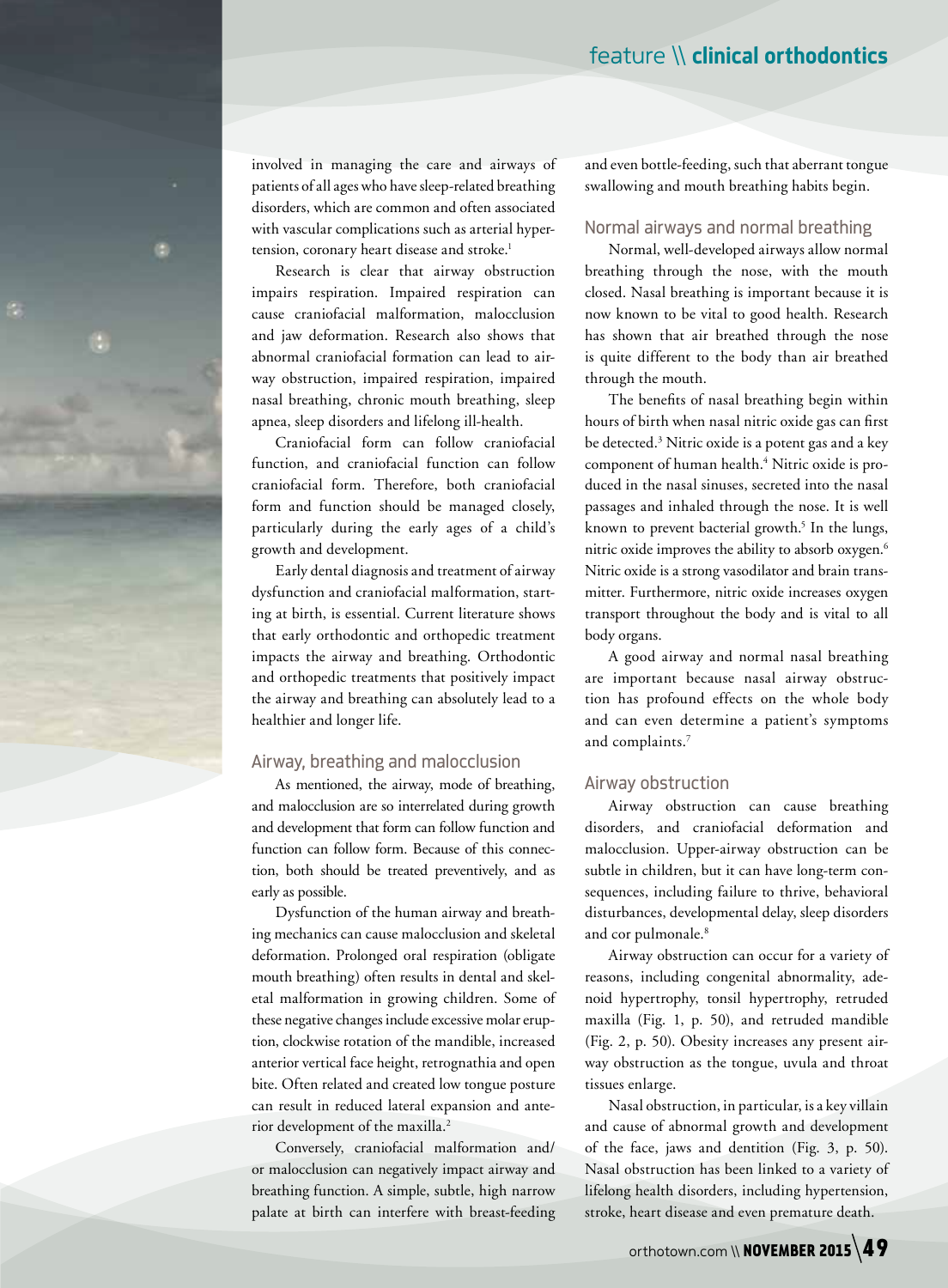

*Small and/or high and/or narrow and/or retruded maxilla (palate)*



*Small and/or short and/or narrow and/or retruded mandible (lower jaw)*



*Class II malocclusion with or without increased over-jet or "under-jet"*



*Diagram of negative action of the Buccinator when the tongue is in a lowered position.*



Any airway obstruction can chronically affect life and may even be life-threatening. But nasal airway obstruction is a primary cause of chronic obligate mouth breathing, which can be so dangerous. Fortunately, certain dental treatments can increase nasal breathing and decrease mouth breathing.

### Chronic mouth breathing

Chronic obligate mouth breathing from impaired nasal respiration—can cause progressively worse abnormal craniofacial development and malocclusion in a growing child, beginning at a very early age. Chronic mouth breathing interferes with proper maxillary and mandibular arch development by disrupting tongue, cheek and lip muscle forces (Fig. 4). Chronic oral breathing causes a down and backward positioning of the mandible, a vertical long-faced growth pattern and multiple abnormal growth patterns in the face, jaws and dentition that are very interrelated.

Characteristics of chronic mouth breathing and respiratory obstruction syndrome include mouth breathing at rest (Fig. 5), hypertrophied tonsils and/ or adenoids (Fig. 6), open-bite, crossbite, excessive anterior faced height (Fig. 7), incompetent lip posture, excessive appearance of the maxillary anterior teeth and gums (Fig. 8), narrow external nares, allergic salute (Fig. 9), V-shaped palate (Fig. 10), and venous pooling under the eyes (Fig. 11). Research shows a significant association between nasal resistance and increased overjet, open bite, maxillary crowding, Angle Class II malocclusion and posterior crossbite.<sup>9</sup>

Chronic mouth breathing, and nasal incompetence, leads to disordered growth of the naso-ethmoid-maxillary unit and whole craniofacial complex. Chronic mouth breathing has been shown to be four times more common in children with orthodontic abnormalities.10

Oral respiration experiments in primates have shown that obstructed nasal airway leads to open mouth, lower mandible position and facial appearance and dental occlusion different from control animals.11 Recognition and prevention of nasal incompetence in children—and its treatment—are important steps needed to ensure proper orthodontic stability and craniofacial growth.

## Craniofacial growth

Craniofacial growth is 80 percent to 90 percent complete by age 12, so most formation and/or deformation occurs by that age. Unfortunately, age 12 is still the average age that orthodontic and orthopedic treatment starts for most children worldwide. This must change.

The maxilla and mandible are nearly 50 percent grown at birth and about 90 percent grown by age 12. Therefore, about 80 percent of post-birth craniofacial growth occurs between birth and age 12. After age 12, only a fraction of post-birth craniofacial growth remains. It is plain to see that earlier treatment—from birth to age 12, when a majority of post-birth growth potential occurs—can better impact craniofacial growth and development than treatment performed after age 12.

In order to better influence craniofacial growth and development, more attention needs to be placed on routine craniofacial examination, diagnosis and treatment in young children, beginning at birth.

## Early diagnosis

Dentists are in a unique position to screen children for the recognizable signs and symptoms of mouth breathing, malocclusion, craniofacial anomalies and related conditions such as obstructive sleep apnea syndrome.12 Early diagnosis of airway obstruction, obligate mouth breathing and malocclusion, with identification of the underlying causes, is essential to prevent worse orofacial growth abnormalities. It is now understood that early diagnosis can lead to earlier orthopedic treatment, which can be more effective, simpler and less restrictive than care at later ages.

Diagnosis of dental malocclusions and skeletal deformities associated with mouth breathing requires comprehensive and frequent orthodontic examinations.<sup>13</sup>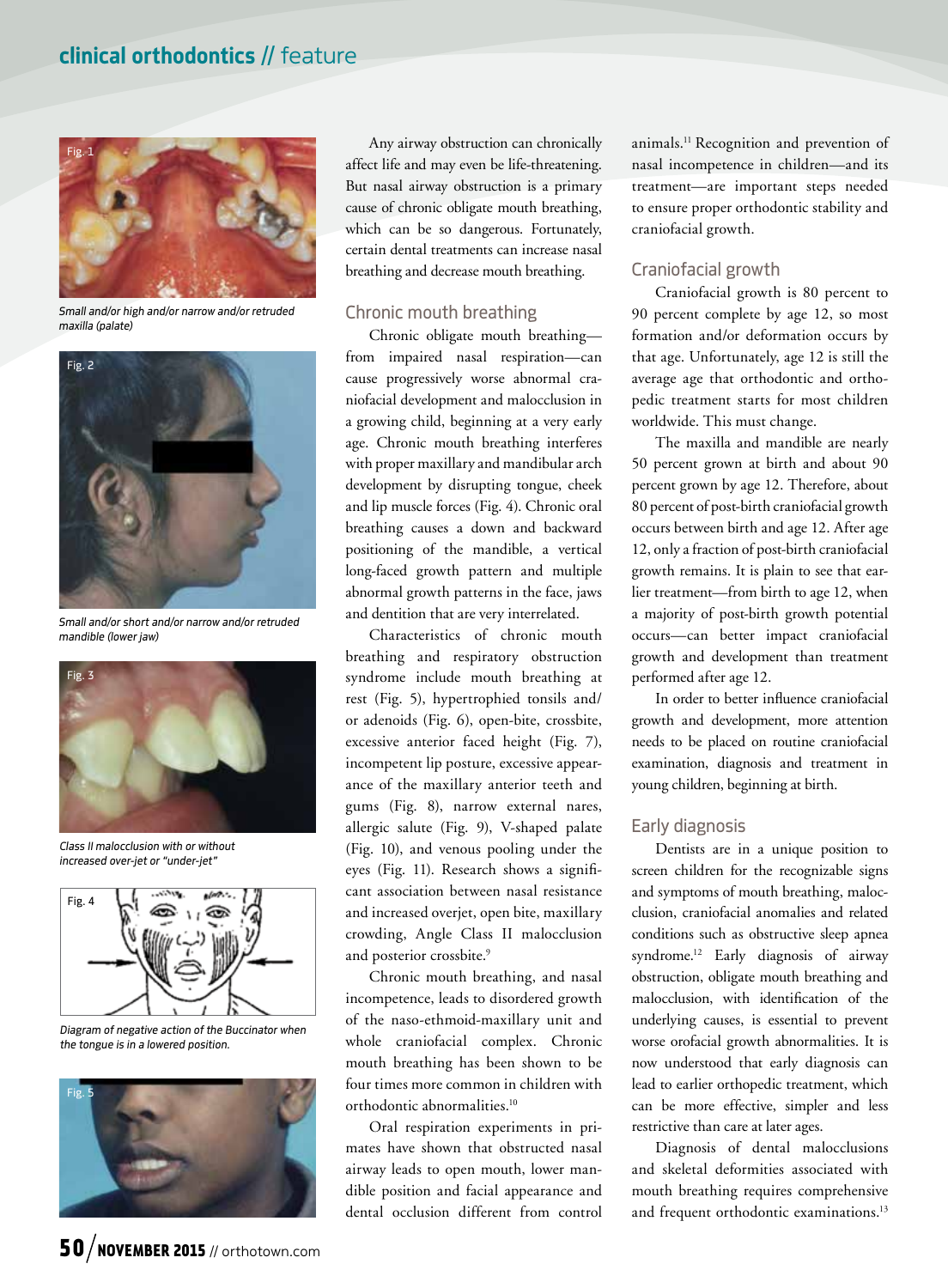# feature \\ clinical orthodontics



*Enlarged adenoids and tonsils*





*Long face Gummy smile*









*Functional appliances can develop dental arches, jaws, airways and proper swallow*

Routine early examination and diagnosis should begin at birth or soon after birth. All infants should be screened for craniofacial deformities that can affect airway form and function. Breast-feeding should be encouraged as it promotes good nasal breathing, just as it decreases the incidence of obligate mouth breathing. The reverse is true of bottle-fed infants. So infants who are solely bottle-fed should be screened more often for the subtle effects of mouth breathing, aberrant tongue swallowing and thrusting, and palatal arch deformation.

At the age of 2 and 3, subtle dental signs of nasal obstruction and mouth breathing can be seen. Some of the clearest signs include open bite, posterior crossbite and excessive overjet.

From ages 3 to 12, early airway obstruction and craniofacial deformations too often magnify themselves to such an extent that time inversely relates to the ease and options for correction. To better recognize oral-breathing-caused dento-skeletal dysmorphism, cephalometric analysis should be used to evaluate facial architecture when obligate mouth breathing is suspected.

#### Early treatment

Early treatment to reduce airway obstruction, obligate mouth breathing, craniofacial deformity and malocclusion is essential to normalizing growth and development. Early treatment maximizes the success of corrective orthodontics and orthopedics (Fig. 12). Dentists and

otolaryngologists provide unique treatments that can reduce airway obstruction and craniofacial deformity.

Dental orthodontic appliances have been shown to improve the sagittal dimensions of the upper airway in children.<sup>14</sup> Dental rapid maxillary expansion has been shown to be a simple, conservative method of treating impaired nasal respiration in patients age 4 years to 30 years, but the younger the patient, the better the longterm results.<sup>15</sup> Dental maxillary expansion is an effective method for increasing the width of narrow maxillary arches and it also reduces nasal resistance from levels seen with mouth breathing to levels consistent with normal nasal respiration.<sup>16</sup>

Otolaryngologists play a key role in early airway treatment. It has been shown